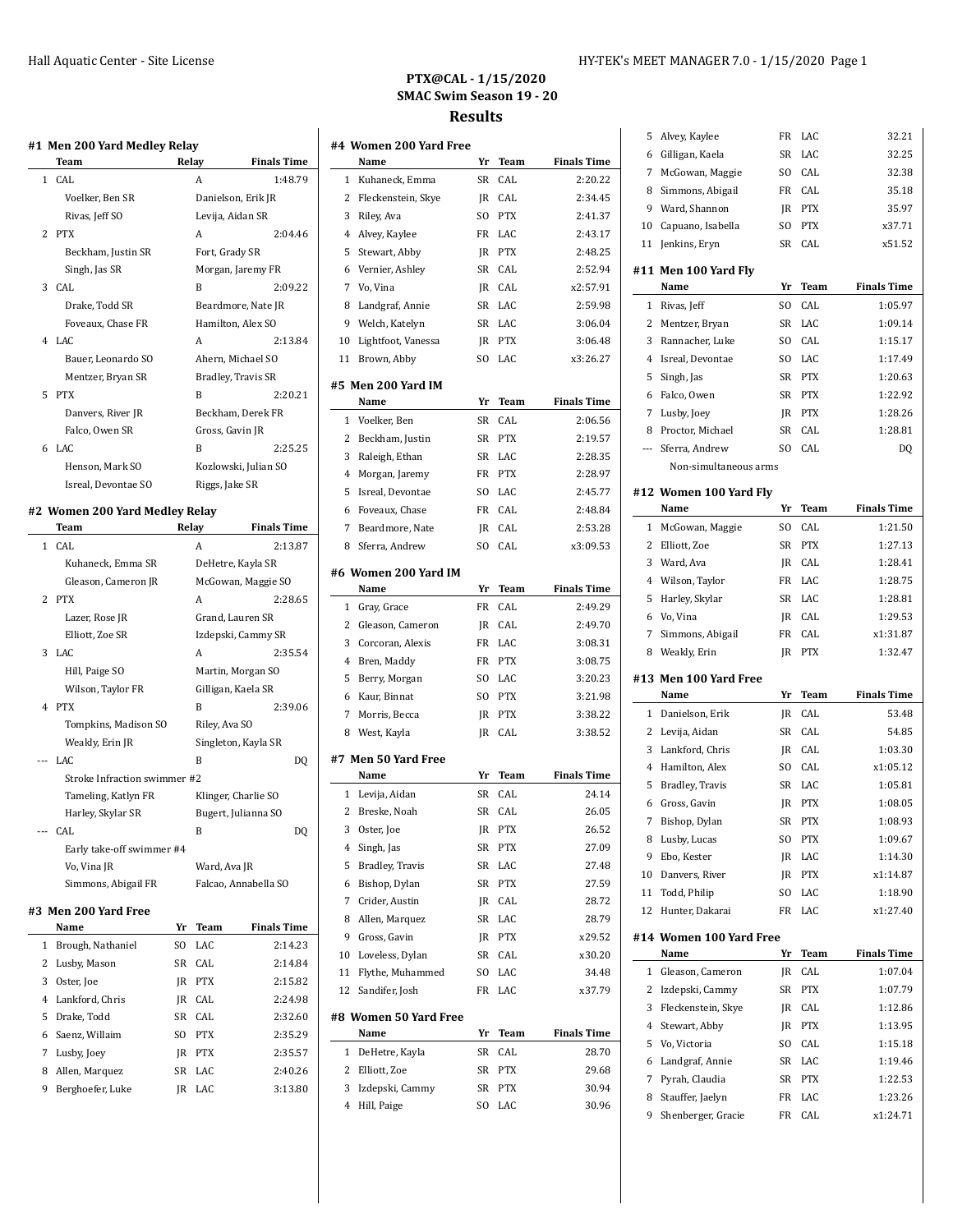| HY-TEK's MEET MANAGER 7.0 - 1/15/2020 Page 2 |  |  |
|----------------------------------------------|--|--|
|----------------------------------------------|--|--|

# **PTX@CAL - 1/15/2020 SMAC Swim Season 19 - 20**

#### **Results**

|   | (#14 Women 100 Yard Free)     |     |                 |                      |                    |          | 5 PTX                           |     | Α              | 2:30.33            |
|---|-------------------------------|-----|-----------------|----------------------|--------------------|----------|---------------------------------|-----|----------------|--------------------|
|   | 10 Martin, Morgan             | SO  | LAC             |                      | 1:30.77            |          | Lightfoot, Vanessa JR           |     |                | Morris, Becca JR   |
|   | 11 Magesh, Titiksha           |     | JR PTX          |                      | x1:32.94           |          | Ward, Shannon JR                |     | Mead, Katie JR |                    |
|   | #15 Men 500 Yard Free         |     |                 |                      |                    |          | 6 PTX                           |     | B              | 2:55.78            |
|   | Name                          | Yr  | <b>Team</b>     |                      | <b>Finals Time</b> |          | Leyton, Diana SO                |     |                | Eaches, Bailey SO  |
|   | 1 Morgan, Jaremy              | FR  | <b>PTX</b>      |                      | 6:02.10            |          | Danvers, Alaura FR              |     |                | Vetting, Kaylee SO |
|   | 2 Brough, Nathaniel           | SO. | LAC             |                      | 6:20.42            |          | #19 Men 100 Yard Back           |     |                |                    |
|   | 3 Lusby, Mason                |     | SR CAL          |                      | 6:30.33            |          | Name                            | Yr  | Team           | <b>Finals Time</b> |
| 4 | Saenz, Willaim                | SO  | <b>PTX</b>      |                      | 7:05.17            |          | 1 Voelker, Ben                  | SR  | CAL            | 56.86              |
|   | 5 Ahern, Michael              | SO  | LAC             |                      | 7:31.02            |          | 2 Danielson, Erik               |     | JR CAL         | 1:04.70            |
|   | 6 Proctor, Michael            |     | SR CAL          |                      | 7:58.38            | 3        | Drake, Todd                     |     | SR CAL         | 1:18.85            |
|   |                               |     |                 |                      |                    | 4        | Beckham, Derek                  |     | FR PTX         | 1:20.57            |
|   | #16 Women 500 Yard Free       |     |                 |                      |                    | 5        | Rannacher, Luke                 | SO. | CAL            | x1:23.93           |
|   | Name                          | Yr  | Team            |                      | <b>Finals Time</b> |          | 6 Danvers, River                |     | JR PTX         | 1:30.91            |
|   | 1 Kuhaneck, Emma              | SR  | CAL             |                      | 6:17.39            | 7        | Bauer, Leonardo                 | SO  | LAC            | 1:31.95            |
|   | 2 Bren, Maddy                 |     | FR PTX          |                      | 7:23.29            | 8        | Henson, Mark                    | SO. | LAC            | 1:34.72            |
|   | 3 Vernier, Ashley             | SR  | CAL             |                      | 7:54.94            | 9        | Todd, Philip                    | SO. | LAC            | 1:35.47            |
|   | 4 Berry, Morgan               | SO  | LAC             |                      | 8:00.62            | 10       | Hunter, Dakarai                 |     | FR LAC         | x1:40.51           |
|   | 5 Welch, Katelyn              |     | SR LAC          |                      | 8:43.06            |          | 11 Zimmerman, CJ                |     | FR PTX         | 2:14.51            |
|   | #17 Men 200 Yard Free Relay   |     |                 |                      |                    |          |                                 |     |                |                    |
|   | Team                          |     | Relay           |                      | <b>Finals Time</b> |          | #20 Women 100 Yard Back         |     |                |                    |
|   | 1 CAL                         |     | Α               |                      | 1:41.89            |          | Name                            | Yr  | Team           | <b>Finals Time</b> |
|   | Levija, Aidan SR              |     |                 | Voelker, Ben SR      |                    |          | 1 Gray, Grace                   | FR  | CAL            | 1:16.31            |
|   | Breske, Noah SR               |     |                 | Lusby, Mason SR      |                    |          | 2 Hill, Paige                   | SO. | LAC            | 1:24.67            |
|   | 2 LAC                         |     | A               |                      | 1:47.17            | 3        | Weakly, Erin                    |     | JR PTX         | 1:27.71            |
|   | Mentzer, Bryan SR             |     |                 | Brough, Nathaniel SO |                    | 4        | Vo, Victoria                    | SO  | CAL            | 1:33.11            |
|   | Bradley, Travis SR            |     |                 | Raleigh, Ethan SR    |                    | 5        | Schmidt, Rhyannon               | SO. | CAL            | 1:33.87            |
|   | 3 PTX                         |     | Α               |                      | 2:00.63            | 6        | Tameling, Katlyn                |     | FR LAC         | 1:38.81            |
|   | Beckham, Derek FR             |     |                 | Cheng, Kevin SR      |                    | 7        | Mahar, Megan                    | SR  | CAL            | x1:40.92           |
|   | Fort, Grady SR                |     | Gross, Gavin JR |                      |                    | 8        | Bugert, Julianna                | SO. | LAC            | 1:41.28            |
|   | 4 LAC                         |     | B               |                      | 2:08.63            | 9        | Tompkins, Madison               | SO. | <b>PTX</b>     | 1:41.47            |
|   | Henson, Mark SO               |     |                 |                      |                    | 10       | Brown, Abby                     | SO  | LAC            | x1:49.67           |
|   | Ahern, Michael SO             |     | Riggs, Jake SR  | Allen, Marquez SR    |                    |          | 11 Stewart, Bailee              |     | FR PTX         | 1:51.35            |
|   | 5 CAL                         |     | B               |                      | 2:09.26            |          |                                 |     |                |                    |
|   | Proctor, Michael SR           |     |                 | Mason, Andrew SR     |                    |          | #21 Men 100 Yard Breast<br>Name | Yr  | Team           | <b>Finals Time</b> |
|   | Loveless, Dylan SR            |     | Drake, Todd SR  |                      |                    |          | 1 Beckham, Justin               |     | SR PTX         | 1:05.79            |
|   | 6 PTX                         |     | B               |                      | 2:35.19            |          | Raleigh, Ethan                  |     | SR LAC         | 1:12.39            |
|   |                               |     |                 |                      |                    | 2        |                                 |     |                |                    |
|   | Gilbert, Zach SO              |     |                 | Zimmerman, CJ FR     |                    |          | 3 Breske, Noah                  |     | SR CAL         | 1:16.64            |
|   | Julian, Atkins FR             |     |                 | Sampson, Oliver JR   |                    |          | 4 Beardmore, Nate               |     | JR CAL         | 1:20.10            |
|   | #18 Women 200 Yard Free Relay |     |                 |                      |                    |          | 5 Kozlowski, Julian             |     | SO LAC         | 1:26.47            |
|   | Team                          |     | Relay           |                      | <b>Finals Time</b> |          | 6 Foveaux, Chase                |     | FR CAL         | 1:28.38            |
|   | 1 LAC                         |     | A               |                      | 2:08.51            | 7        | Ahern, Michael                  |     | SO LAC         | 1:28.45            |
|   | Corcoran, Alexis FR           |     |                 | Gilligan, Kaela SR   |                    | 8        | Mason, Andrew                   |     | SR CAL         | x1:30.11           |
|   | Alvey, Kaylee FR              |     | Hill, Paige SO  |                      |                    | 9        | Saenz, Conor                    |     | FR PTX         | 1:40.16            |
|   | 2 CAL                         |     | A               |                      | 2:11.06            | $\cdots$ | Fort, Grady                     |     | SR PTX         | DQ                 |
|   | Mahar, Megan SR               |     |                 | DeHetre, Kayla SR    |                    |          | <b>Alternating Kick</b>         |     |                |                    |
|   | Vernier, Ashley SR            |     |                 | Kuhaneck, Emma SR    |                    |          | --- Brown, Nathaniel            |     | SR LAC         | DQ                 |
|   | 3 LAC                         |     | B               |                      | 2:26.23            |          | Pulling on lane line            |     |                |                    |
|   | Landgraf, Annie SR            |     |                 | Brown, Abby SO       |                    |          | #22 Women 100 Yard Breast       |     |                |                    |
|   | Harley, Skylar SR             |     |                 | Bugert, Julianna SO  |                    |          | Name                            |     | Yr Team        | <b>Finals Time</b> |

B 2:27.46

| 4 | CAL. |  |
|---|------|--|

Fleckenstein, Skye JR Jenkins, Eryn SR Vo, Vina JR Vo, Victoria SO

| 3              | Drake, Todd                       | SR        | CAL        | 1:18.85            |                |
|----------------|-----------------------------------|-----------|------------|--------------------|----------------|
| 4              | Beckham, Derek                    | FR        | <b>PTX</b> | 1:20.57            | 2              |
| 5              | Rannacher, Luke                   | SO.       | CAL        | x1:23.93           |                |
| 6              | Danvers, River                    | JR        | <b>PTX</b> | 1:30.91            |                |
| 7              | Bauer, Leonardo                   | SO.       | LAC        | 1:31.95            | 3              |
| 8              | Henson, Mark                      | SO.       | LAC        | 1:34.72            |                |
| 9              | Todd, Philip                      | SO.       | LAC        | 1:35.47            |                |
| 10             | Hunter, Dakarai                   | FR        | LAC        | x1:40.51           | 4              |
| 11             | Zimmerman, CJ                     | FR        | <b>PTX</b> | 2:14.51            |                |
|                | #20 Women 100 Yard Back           |           |            |                    |                |
|                | Name                              | Yr        | Team       | <b>Finals Time</b> | 5              |
| 1              | Gray, Grace                       | <b>FR</b> | CAL        | 1:16.31            |                |
| 2              | Hill, Paige                       | SO.       | LAC        | 1:24.67            |                |
| 3              | Weakly, Erin                      | JR        | <b>PTX</b> | 1:27.71            | 6              |
| 4              | Vo, Victoria                      | SO.       | CAL        | 1:33.11            |                |
| 5              | Schmidt, Rhyannon                 | SO        | CAL        | 1:33.87            |                |
| 6              | Tameling, Katlyn                  | FR        | LAC        | 1:38.81            | #24 $^{\circ}$ |
| 7              | Mahar, Megan                      | SR        | CAL        | x1:40.92           |                |
| 8              | Bugert, Julianna                  | SO.       | LAC        | 1:41.28            | 1              |
| 9              | Tompkins, Madison                 | SO        | <b>PTX</b> | 1:41.47            |                |
| 10             | Brown, Abby                       | SO        | LAC        | x1:49.67           |                |
| 11             | Stewart, Bailee                   | FR        | <b>PTX</b> | 1:51.35            | 2              |
|                | #21 Men 100 Yard Breast           |           |            |                    |                |
|                |                                   |           |            |                    |                |
|                | Name                              | Yr        | Team       | <b>Finals Time</b> |                |
| 1              | Beckham, Justin                   | SR        | <b>PTX</b> | 1:05.79            | 3              |
| 2              | Raleigh, Ethan                    | SR        | LAC        | 1:12.39            |                |
| 3              | Breske, Noah                      | SR        | CAL        | 1:16.64            |                |
| 4              | Beardmore, Nate                   | JR        | CAL        | 1:20.10            | 4              |
| 5              | Kozlowski, Julian                 | SO        | LAC        | 1:26.47            |                |
| 6              | Foveaux, Chase                    | FR        | CAL        | 1:28.38            |                |
| 7              | Ahern, Michael                    | SO        | LAC        | 1:28.45            | 5              |
| 8              | Mason, Andrew                     | SR        | CAL        | x1:30.11           |                |
| 9              | Saenz, Conor                      | FR        | <b>PTX</b> | 1:40.16            |                |
| ---            | Fort, Grady                       | SR        | <b>PTX</b> | DQ                 |                |
|                | Alternating Kick                  |           |            |                    |                |
| ---            | Brown, Nathaniel                  | SR        | LAC        | D <sub>0</sub>     |                |
|                | Pulling on lane line              |           |            |                    |                |
|                |                                   |           |            |                    |                |
|                | #22 Women 100 Yard Breast<br>Name | Yr        | Team       | <b>Finals Time</b> |                |
| 1              | DeHetre, Kayla                    | SR        | CAL        | 1:23.48            |                |
| $\overline{c}$ | Grand, Lauren                     | SR        | PTX        | 1:30.78            |                |
| 3              | Corcoran, Alexis                  | FR        | LAC        | 1:35.72            |                |
| 4              | Riley, Ava                        | SO.       | PTX        | 1:35.73            |                |
| 5              | Bubin, Johna                      | JR        | CAL        | 1:38.25            |                |

|    | 6 Ward, Ava        | IR  | CAL        | 1:40.36  |
|----|--------------------|-----|------------|----------|
| 7  | Martin, Morgan     | SO. | LAC.       | 1:41.33  |
| 8  | Morris, Becca      | IR  | PTX        | 1:47.04  |
| 9  | Klinger, Charlie   | SO. | LAC.       | 1:48.11  |
| 10 | Mead, Katie        | IR  | <b>PTX</b> | x1:53.74 |
|    | 11 Halstead, Emily | FR  | CAL.       | x1:55.01 |

#### **#23 Men 400 Yard Free Relay**

|              | Team                          | Relay          | <b>Finals Time</b>    |
|--------------|-------------------------------|----------------|-----------------------|
| $\mathbf{1}$ | <b>PTX</b>                    | A              | 3:55.76               |
|              | Morgan, Jaremy FR             | Singh, Jas SR  |                       |
|              | Oster, Joe JR                 |                | Beckham, Justin SR    |
| 2            | CAL                           | Α              | 3:57.83               |
|              | Danielson, Erik JR            |                | Breske, Noah SR       |
|              | Lusby, Mason SR               | Rivas, Jeff SO |                       |
| 3            | LAC                           | A              | 3:57.85               |
|              | Mentzer, Bryan SR             |                | Isreal, Devontae SO   |
|              | Brough, Nathaniel SO          |                | Raleigh, Ethan SR     |
| 4            | CAL                           | B              | 4:25.06               |
|              | Rannacher, Luke SO            |                | Hamilton, Alex SO     |
|              | Lankford, Chris JR            |                | Beardmore, Nate JR    |
| 5            | <b>PTX</b>                    | B              | 4:37.51               |
|              | Lusby, Joey JR                |                | Lusby, Lucas SO       |
|              | Falco, Owen SR                |                | Beckham, Derek FR     |
| 6            | LAC                           | B              | 5:09.43               |
|              | Allen, Marquez SR             | Ebo, Kester JR |                       |
|              | Flythe, Muhammed SO           |                | Stewart, Justin SR    |
|              | #24 Women 400 Yard Free Relay |                |                       |
|              |                               |                |                       |
|              | Team                          | Relay          | <b>Finals Time</b>    |
| 1            | CAL.                          | A              | 4:39.50               |
|              | McGowan, Maggie SO            |                | Fleckenstein, Skye JR |
|              | Gray, Grace FR                |                | Gleason, Cameron JR   |
| 2            | LAC                           | A              | 5:16.26               |
|              | Corcoran, Alexis FR           |                | Welch, Katelyn SR     |
|              | Berry, Morgan SO              |                | Alvey, Kaylee FR      |
| 3            | CAL                           | B              | 5:19.42               |
|              | McDowell, Gabi FR             |                | Falcao, Annabella SO  |
|              | Simmons, Abigail FR           |                | Vernier, Ashley SR    |
| 4            | LAC                           | B              | 5:39.74               |
|              | Landgraf, Annie SR            |                | Martin, Morgan SO     |
|              | Wilson, Taylor FR             |                | Brown, Abby SO        |
| 5            | <b>PTX</b>                    | B              | 5:44.44               |
|              | Bren, Maddy FR                |                | Ward, Shannon JR      |
|              | Magesh, Titiksha JR           |                | Lightfoot, Vanessa JR |
|              | <b>PTX</b>                    | A              | DQ                    |
|              | Elliott, Zoe SR               |                | Singleton, Kayla SR   |
|              | Stewart, Abby JR              |                | Izdepski, Cammy SR    |